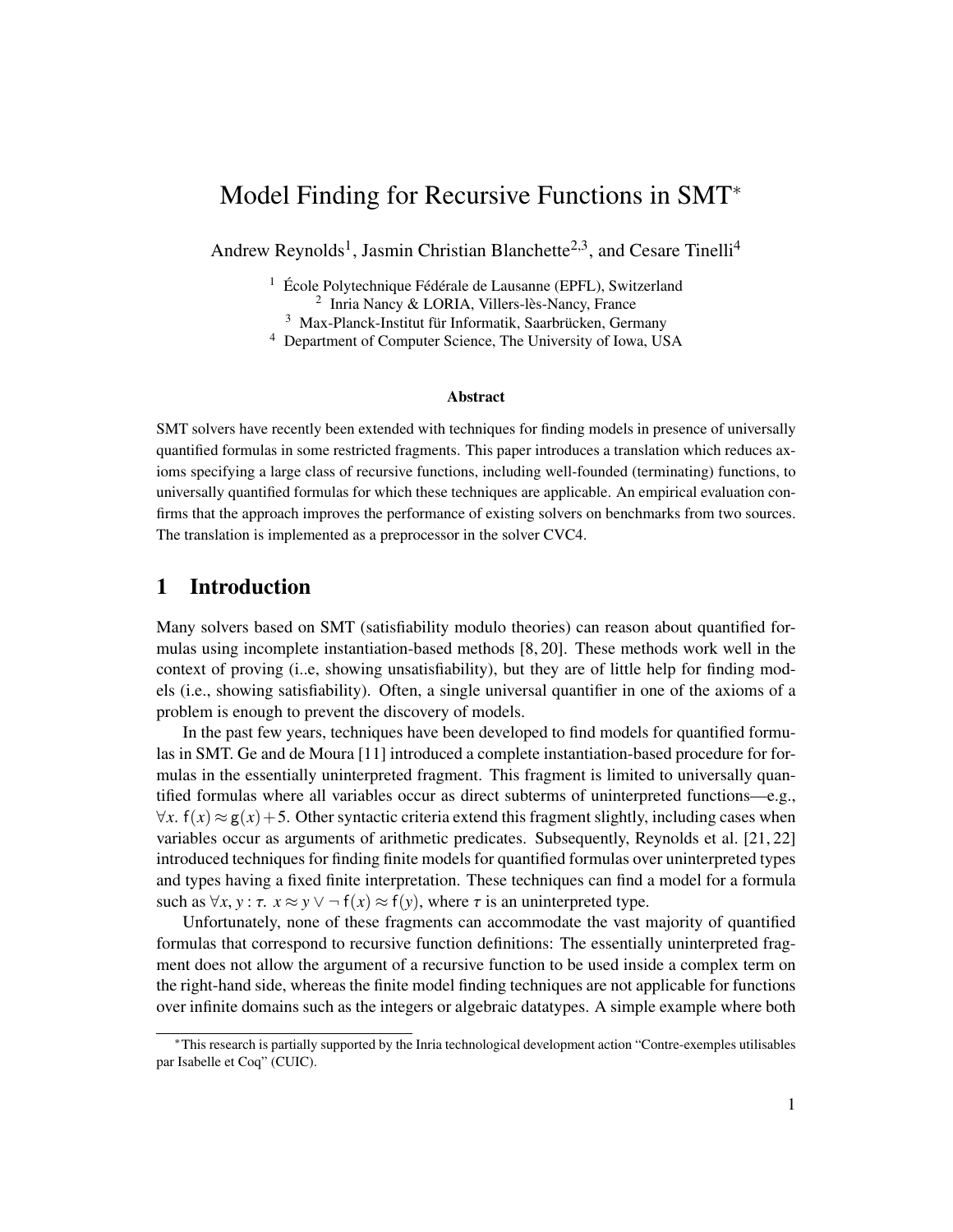approaches fail is  $\forall x$ : Int. ite $(x \le 0, p(x) \approx 1, p(x) \approx 2*p(x-1))$ . This state of affairs is un-<br>satisfactory given the frequency of requiring definitions in practice and the impeding addition satisfactory, given the frequency of recursive definitions in practice and the impending addition of a dedicated command for introducing them, define-fun-rec, to the SMT-LIB standard [\[2\]](#page-9-0).

We present a method for translating formulas involving recursive function definitions into formulas where finite model finding techniques can be applied. The recursive functions must meet a semantic criterion to be admissible (Section [2\)](#page-1-0). This criterion is met by well-founded (terminating) recursive function definitions.

We define a translation for a class of formulas involving admissible recursive function def-initions (Section [3\)](#page-3-0). The main insight is that a recursive definition  $\forall x : \tau$ .  $f(x) \approx t$  can be translated to  $\forall a : \alpha_{\tau}$ .  $f(\gamma_f(a)) \approx t[\gamma_f(a)/x]$ , where  $\alpha_{\tau}$  is an uninterpreted abstract type and  $\gamma_f$ converts the abstract type to the concrete type. Additional constraints ensure that the abstract values that are relevant to the formula's satisfiability exist. The translation preserves satisfiability and unsatisfiability, and makes finite model finding possible for problems in this class. Detailed proofs of correctness are included in a technical report [\[18\]](#page-10-5).

Our empirical evaluation on benchmarks from the IsaPlanner proof planner [\[12\]](#page-10-6) and the Leon verifier [\[4\]](#page-9-1) provides evidence that this translation improves the effectiveness of the SMT solvers CVC4 and Z3 for finding countermodels to verification conditions (Section [4\)](#page-6-0). The approach is implemented as a preprocessor in CVC4 (Section [5\)](#page-7-0).

### <span id="page-1-0"></span>2 Preliminaries

Our setting is a monomorphic (or many-sorted) first-order logic like the one defined by SMT-LIB [\[2\]](#page-9-0). A *signature*  $\Sigma$  consists of a set  $\Sigma^{ty}$  of first-order types (or sorts) and a set  $\Sigma^f$  of function symbols over these types. We assume that signatures always contain a Boolean type Bool and constants  $\top, \bot$ : Bool for truth and falsity, an infix equality predicate  $\approx : \tau \times \tau \rightarrow$  Bool for each  $\tau \in \Sigma^{ty}$ , standard Boolean connectives  $(\neg, \wedge, \vee,$  etc.), and an if-then-else function symbol<br>ito : Bool  $\forall \tau \times \tau$ ,  $\wedge \tau$  for each  $\tau \in \Sigma^{ty}$ . For each  $\tau \in \Sigma^{ty}$  we fix an infinite set  $\Sigma^{y}$  of variables ite : Bool  $\times \tau \times \tau \to \tau$  for each  $\tau \in \Sigma^{\tau}$ . For each  $\tau \in \Sigma^{\tau}$ , we fix an infinite set  $\Sigma_{\tau}^{\tau}$  of *variables*<br>of *type*  $\tau$  and define  $\Sigma^{\tau}$  as  $\vdash \vdash \Sigma^{\tau}$ . Forms are built as usual over functions symb *of type*  $\tau$  and define  $\Sigma^{\nu}$  as  $\bigcup_{\tau \in \Sigma^{\nu}} \Sigma^{\nu}$ .  $\Sigma$ -terms are built as usual over functions symbols in  $\Sigma$  and variables in  $\Sigma^{\nu}$ . Formulas are terms of type Rool. We write  $t^{\tau}$  to denote terms of ty variables in  $\Sigma^{\nu}$ . Formulas are terms of type Bool. We write  $t^{\tau}$  to denote terms of type  $\tau$  and  $\mathcal{T}(t)$  to denote the set of subterms in t. Given a term u, we write  $u[\bar{t}|\bar{x}]$  to denote the result of  $T(t)$  to denote the set of subterms in *t*. Given a term *u*, we write  $u[\bar{t}/\bar{x}]$  to denote the result of replacing all occurrences of  $\bar{x}$  with  $\bar{t}$  in  $u$ .

 $A \Sigma$ *-interpretation I* maps each type  $\tau \in \Sigma^{ty}$  to a nonempty set  $\tau^I$ , the *domain* of  $\tau$  in *I*, each tion symbol  $f : \tau \times \cdots \times \tau \to \tau$  in  $\Sigma^f$  to a total function  $f^I : \tau^I \times \cdots \times \tau^I \to \tau^I$  and each function symbol  $f : \tau_1 \times \cdots \times \tau_n \to \tau$  in  $\Sigma^f$  to a total function  $f^I : \tau_1^I \times \cdots \times \tau_n^I \to \tau^I$ , and each variable  $\chi : \tau$  of  $\Sigma^V$  to an element of  $\tau^I$ . A *theory* is a pair  $\tau = (\Sigma \emptyset)$  where  $\Sigma$  is a signature variable *x* :  $\tau$  of  $\Sigma^{\nu}$  to an element of  $\tau^{I}$ . A *theory* is a pair  $T = (\Sigma, \mathcal{I})$  where  $\Sigma$  is a signature and  $\mathcal{I}$  is a class of  $\Sigma$ -interpretations, the models of  $T$  closed under variable reassignment and  $\mathcal I$  is a class of  $\Sigma$ -interpretations, the *models* of *T*, closed under variable reassignment (i.e., for every  $I \in \mathcal{I}$ , every  $\Sigma$ -interpretation that differs from *I* only on the variables of  $\Sigma^v$  is also in  $\mathscr{I}$ ). A  $\Sigma$ -formula  $\varphi$  is *T*-*satisfiable* if it is satisfied by some interpretation in  $\mathscr{I}$ . A formula  $\varphi$  *T-entails*  $\psi$ , written  $\varphi \models_T \psi$ , if all interpretations in  $\mathscr I$  that satisfy  $\varphi$  also satisfy  $\psi$ . Two formulas  $\varphi$  and  $\psi$  are *T-equivalent* if each *T*-entails the other. If  $T_1 = (\Sigma_1, \mathcal{I}_1)$  is a theory and  $\Sigma_2$  is a signature with  $\Sigma_1^f \cap \Sigma_2^f = \emptyset$ , the *extension of*  $T_1$  *to*  $\Sigma_2$  is the theory  $T = (\Sigma, \mathscr{I})$  where  $\Sigma_1$  is the  $\Sigma_1$  is the set of all  $\Sigma_2$  interpretations *I* whose  $\Sigma_1$  reduct is a  $\Sigma^{\text{f}} = \Sigma^{\text{f}}_1 \cup \Sigma^{\text{f}}_2$ ,  $\Sigma^{\text{ty}} = \Sigma^{\text{ty}}_1 \cup \Sigma^{\text{ty}}_2$  $\frac{y}{2}$ , and  $\mathscr I$  is the set of all Σ-interpretations *I* whose  $\Sigma_1$ -reduct is a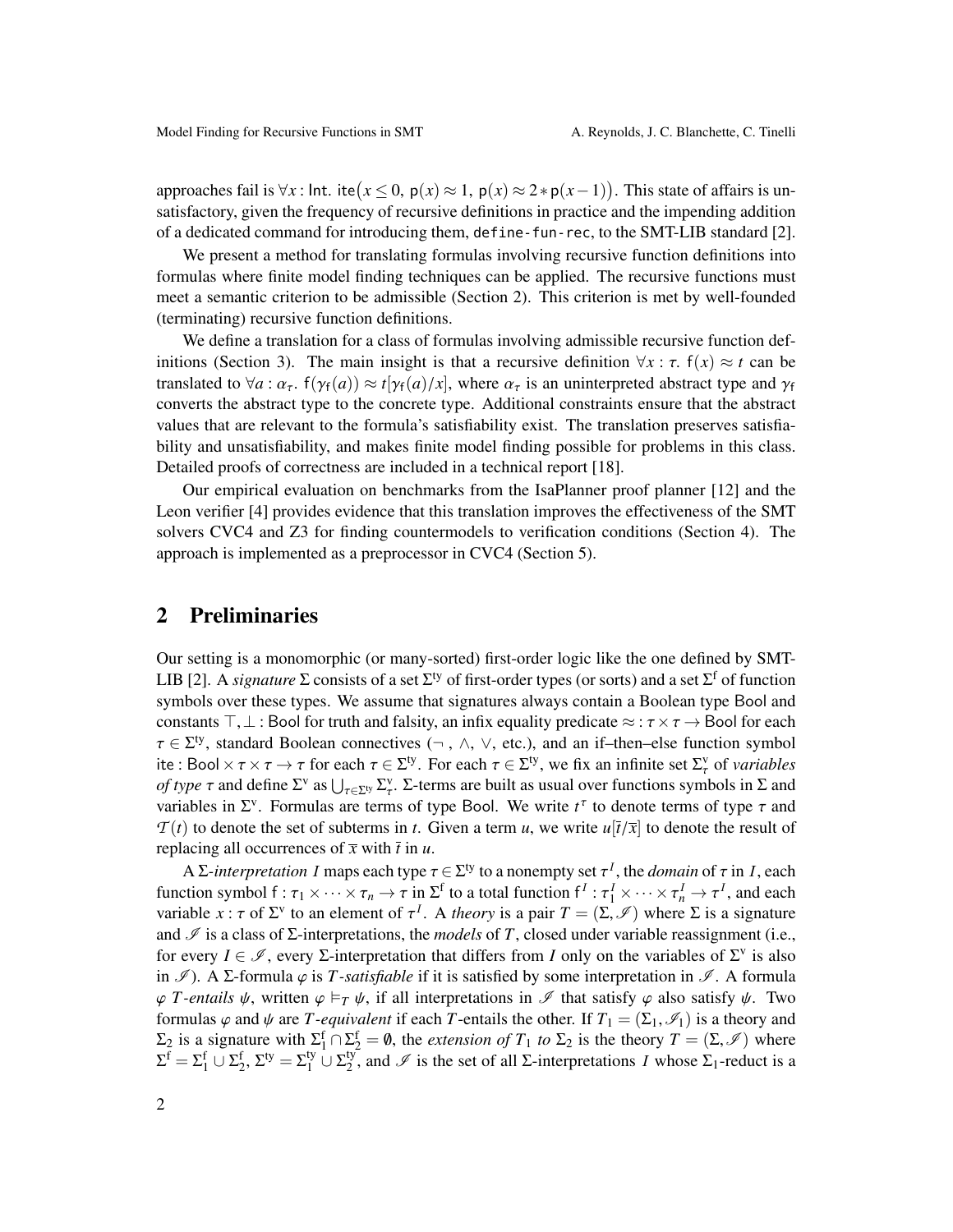model of  $T_1$ . We refer to the symbols of  $\Sigma_2$  that are not in  $\Sigma_1$  as *uninterpreted*. For the rest of the paper, we fix a theory  $T = (\Sigma, \mathcal{I})$  with uninterpreted symbols constructed as above.

Unconventionally, we consider *annotated quantified formulas* of the form  $\forall f \overline{x}$ .  $\varphi$ , where f ∈  $\Sigma$ <sup>f</sup> is uninterpreted. Their semantics is the same as for standard quantified formulas  $\forall \bar{x}, \varphi$ .<br>Given  $f : \tau \times \vee \cdots \times \tau \to \tau$  an annotated quantified formula  $\forall \bar{x}, \varphi$  is a function definition (formula) Given  $f : \tau_1 \times \cdots \times \tau_n \to \tau$ , an annotated quantified formula  $\forall f \overline{x}$ .  $\varphi$  is a *function definition* (*for* f) if  $\bar{x}$  is a tuple of variables  $x_1 : \tau_1, \ldots, x_n : \tau_n$  and  $\varphi$  is a quantifier-free formula *T*-equivalent to  $f(\overline{x}) \approx t$  for some term *t* of type  $\tau$ . We write  $\exists \overline{x}$ .  $\varphi$  as an abbreviation for  $\neg \forall \overline{x}$ .  $\neg \varphi$ .

**Definition 1.** A formula  $\varphi$  is in *definitional form with respect to*  $\{f_1, \ldots, f_n\} \subseteq \Sigma^f$  if it is of the form  $(\forall e \overline{X}, \varphi_0) \wedge \psi_0 \overline{X}, \varphi_0 \wedge \psi_0$  where  $f_1, \ldots, f_n$  are distinct  $(\forall e \overline{X}, \varphi_0)$  is a funct the form  $(\forall_{f_1} \overline{x}_1, \varphi_1) \wedge \cdots \wedge (\forall_{f_n} \overline{x}_n, \varphi_n) \wedge \psi$ , where  $f_1, \ldots, f_n$  are distinct,  $\forall_{f_i} \overline{x}_i, \varphi_i$  is a function<br>definition for  $i - 1$  and  $\psi$  contains no function definitions. We call  $\psi$  the conject definition for  $i = 1, \ldots, n$ , and  $\psi$  contains no function definitions. We call  $\psi$  the *conjecture* of  $\varphi$ .

In the signature  $\Sigma$ , we distinguish a subset  $\Sigma^{\text{dfn}} \subseteq \Sigma^{\text{f}}$  of *defined* uninterpreted function symbols. We consider  $\Sigma$ -formulas that are in definitional form with respect to  $\Sigma^{\text{dfn}}$ .

**Definition 2.** Given a set of function definitions  $\Delta = \{\forall f_1 \overline{x}, \varphi_1, ..., \forall f_n \overline{x}, \varphi_n\}$ , a ground formula<br>*ik is closed under function expansion with respect to*  $\Delta$  if *ik*  $\models x \Delta^n$ ,  $f(x) \overline{f(x)} + f(\overline{f}) \in \mathcal{F}(\mu)$  $\psi$  is *closed under function expansion with respect to*  $\Delta$  if  $\psi \models_T \bigwedge_{i=1}^n {\{\varphi_i[\overline{t}/\overline{x}]\mid f_i(\overline{t}) \in \mathcal{T}(\psi)\}}.$ <br>The set  $\Delta$  is *admissible* if for every *T* satisfiable formula  $\psi$  closed under function expa The set <sup>∆</sup> is *admissible* if for every *<sup>T</sup>*-satisfiable formula ψ closed under function expansion with respect to  $\Delta$ , the formula  $\psi \wedge \Lambda \Delta$  is also *T*-satisfiable.

Admissibility is a semantic criterion that must be satisfied for each function definition before applying the translation described in Section [3.](#page-3-0) It is interesting to connect it to the standard notion of *well-founded* function definitions, often called *terminating* definitions in a slight abuse of terminology. In such definitions, all recursive calls are decreasing with respect to a well-founded relation, which must be supplied by the user or inferred automatically using a termination prover. This ensures that the function is uniquely defined at all points.

First-order logic has no built-in notion of computation or termination. To ensure that a function specification is well-founded, it is sufficient to require that the function would terminate when seen as a functional program, under *some* evaluation order. For example, the definition  $\forall x$ : Int. ite ( $x \le 0$ ,  $p(x) \approx 1$ ,  $p(x) \approx 2 * p(x-1)$ ), where *T* is integer arithmetic extended with the uninterpreted symbol p; Int → Int can be shown well-founded under a strategy that evalthe uninterpreted symbol  $p : Int \rightarrow Int$ , can be shown well-founded under a strategy that evaluates the condition of an ite before evaluating the relevant branch, ignoring the other branch. Krauss developed these ideas in the more general context of higher-order logic [\[14,](#page-10-7) Section 2].

# **Theorem 1.** If  $\Delta$  *is a set of well-founded function definitions for*  $\Sigma^{\text{dfn}}$ *, then it is admissible.*

An example of an inadmissible set is  $\{\forall_{f} x : \text{Int. } f(x) \approx f(x) + 1\}$ , where *T* is integer arithmetic extended to a set of uninterpreted symbols  $\{f,g : \text{Int} \to \text{Int}, ...\}$ . The reason is that the formula  $\top$  is (trivially) closed under function expansion with respect to this set, and there is no model of *T* satisfying f's definition. A more subtle example is  $\{\forall_f x : \text{Int. } f(x) \approx f(x)\}$ ,  $\forall_{g}$  *x* : Int.  $g(x) \approx g(x) + f(x)$ . While this set has a model where f and g are interpreted as the constant function 0, it is not admissible since  $f(0) \approx 1$  is closed under function expansion and yet there exists no interpretation satisfying both  $f(0) \approx 1$  and g's definition.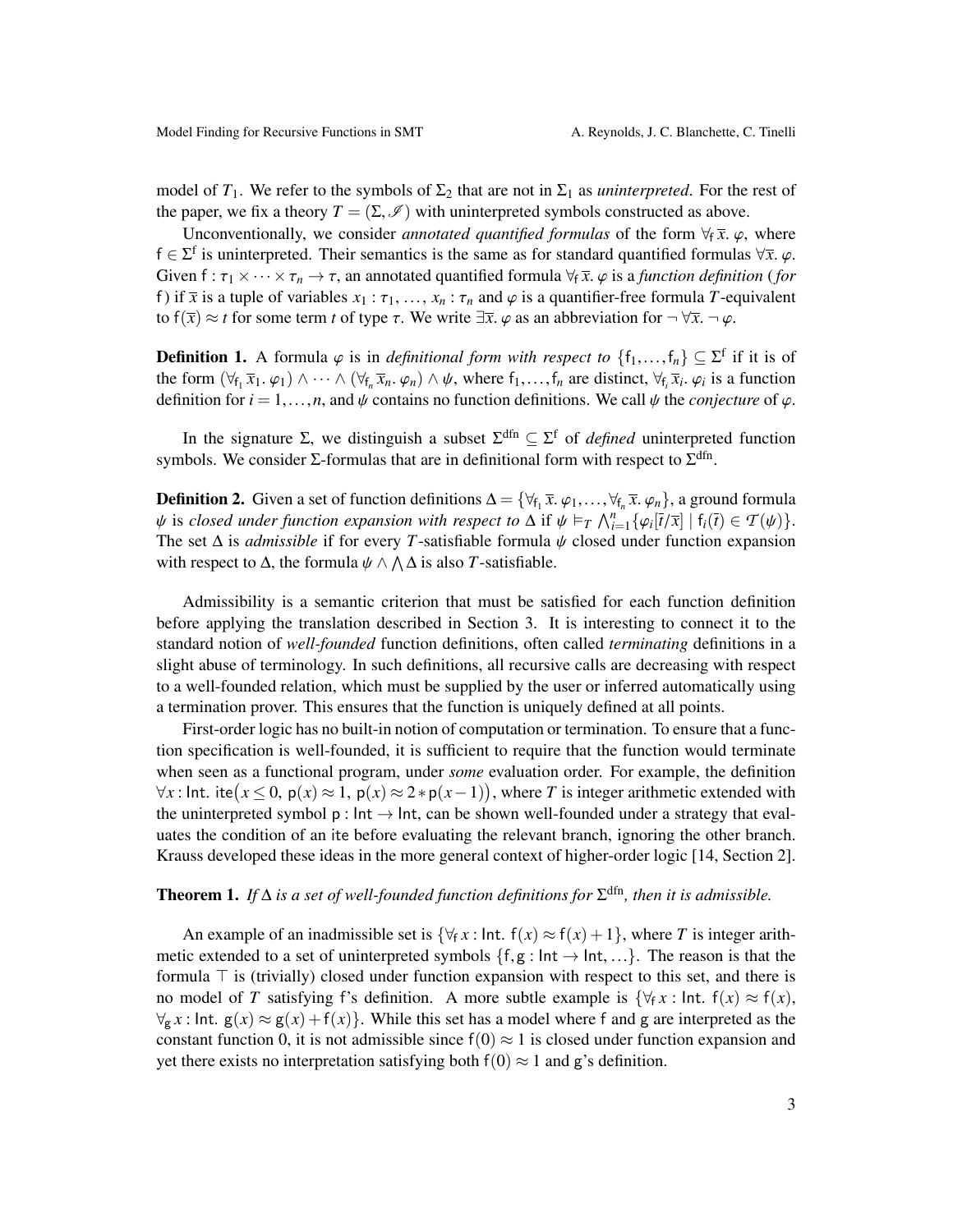Model Finding for Recursive Functions in SMT A. Reynolds, J. C. Blanchette, C. Tinelli

$$
\mathcal{A}_0(t^{\tau}, p) =
$$
  
\nif  $\tau$  = Bool and  $t = b(t_1, ..., t_n)$  then  
\nlet  $(t'_i, \chi_i) = \mathcal{A}_0(t_i, \text{pol}(b, i, p))$  for  $i = 1, ..., n$  in  
\nlet  $\chi = \chi_1 \land \cdots \land \chi_n$  in  
\nif  $p = \text{pos}$  then  $(b(t'_1, ..., t'_n)) \land \chi, \top$ )  
\nelse if  $p = \text{neg}$  then  $(b(t'_1, ..., t'_n)) \lor \neg \chi, \top$ )  
\nelse  $(b(t'_1, ..., t'_n), \chi)$   
\nelse if  $t = \forall_{\bar{f}} \bar{x}$ . *u* then  
\nlet  $(u', \chi) = \mathcal{A}_0(u, p)$  in  $(\forall a : \alpha_f, u'[\overline{\gamma}_f(a)/\overline{x}], \top)$   
\nelse if  $t = \forall \bar{x}$ . *u* then  
\nlet  $(u', \chi) = \mathcal{A}_0(u, p)$  in  $(\forall \bar{x}, u', \forall \bar{x}, \chi)$   
\nelse  
\n $(t, \Lambda \{\exists a : \alpha_f, \overline{\gamma}_f(a) \approx \overline{s} \mid f(\overline{s}) \in \mathcal{T}(t), f \in \Sigma^{dfn}\})$   
\n $\mathcal{A}(\varphi) = \text{let } (\varphi', \chi) = \mathcal{A}_0(\varphi, \text{pos})$  in  $\varphi'$ 

<span id="page-3-1"></span>Figure 1: Definition of translation *A*

#### <span id="page-3-0"></span>3 The Translation

For the rest of the section, let  $\varphi$  be a  $\Sigma$ -formula in definitional form with respect to  $\Sigma^{\text{dfn}}$  whose definitions are admissible. We present a method that constructs an extended signature  $\mathcal{F}(\Sigma)$ definitions are admissible. We present a method that constructs an extended signature  $E(\Sigma)$ and an  $E(\Sigma)$ -formula  $\varphi'$  such that  $\varphi'$  is *T*-satisfiable if and only if  $\varphi$  is *T*-satisfiable—i.e.,  $\varphi$  and  $\varphi'$  are *equisatisfiable* (in *T*). The idea behind this translation is to use an uninterpreted t abstract the set of *relevant* tuples for each defined function f and restrict the quantification of  $\alpha'$  are *equisatisfiable* (*in*  $T$ ). The idea behind this translation is to use an uninterpreted type to f's definition to a variable of this type. Informally, the relevant tuples  $\bar{t}$  of a function f are the ones for which the interpretation of  $f(\bar{t})$  is relevant to the satisfiability of  $\varphi$ . More precisely, for each  $f : \tau_1 \times \cdots \times \tau_n \to \tau \in \Sigma^{\text{dfn}}$ , the extended signature  $\mathcal{L}(\Sigma)$  contains an uninterpreted *abstract type*  $\alpha_s$  and *n* uninterpreted *concretization functions*  $\alpha_s \to \tau$ ,  $\alpha_s \to \tau$ *abstract type*  $\alpha_f$  and *n* uninterpreted *concretization functions*  $\gamma_{f,1}$  :  $\alpha_f \to \tau_1$ , ...,  $\gamma_{f,n}$  :  $\alpha_f \to \tau_n$ .

The translation *A* defined in Figure [1](#page-3-1) translates the Σ-formula  $\varphi$  into the  $E(\Sigma)$ -formula  $\varphi'$ .<br>These on the auxiliary function  $\mathcal{A}_{\alpha}$  which takes two arguments: the term *t* to translate and a It relies on the auxiliary function  $A_0$ , which takes two arguments: the term *t* to translate and a polarity *p* for *t*, which is either pos, neg, or none.  $\mathcal{A}_0$  returns a pair  $(t', \chi)$ , where *t*<sup>*'*</sup> is a term of the same type as *t* and  $\chi$  is an  $\mathcal{F}(\Sigma)$ -formula the same type as *t* and  $\chi$  is an  $\mathcal{E}(\Sigma)$ -formula.

The translation alters the formula  $\varphi$  in two ways. First, it restricts the quantification on function definitions for f to the corresponding uninterpreted type  $\alpha_f$ , inserting applications of the concretization functions  $\alpha_f$  as needed. Second it augments  $\alpha$  with additional constraints the concretization functions  $\gamma_{f,i}$  as needed. Second, it augments  $\varphi$  with additional constraints of the form  $\exists a : \alpha_f$ ,  $\overline{\gamma}_f(a) \approx \overline{s}$ , where  $\overline{\gamma}_f(a) \approx \overline{s}$  abbreviates the formula  $\bigwedge_{i=1}^n \gamma_{f,i}(a) \approx s_i$  with  $\overline{s} = (s_i, s_j)$ . These existential constraints ensure that the restricted definition for f covers . γ<sup>f</sup>  $\overline{s} = (s_1, \ldots, s_n)$ . These existential constraints ensure that the restricted definition for f covers all relevant tuples of terms, namely those occurring in applications of f that are relevant to the all relevant tuples of terms, namely those occurring in applications of f that are relevant to the satisfiability of  $\varphi$ .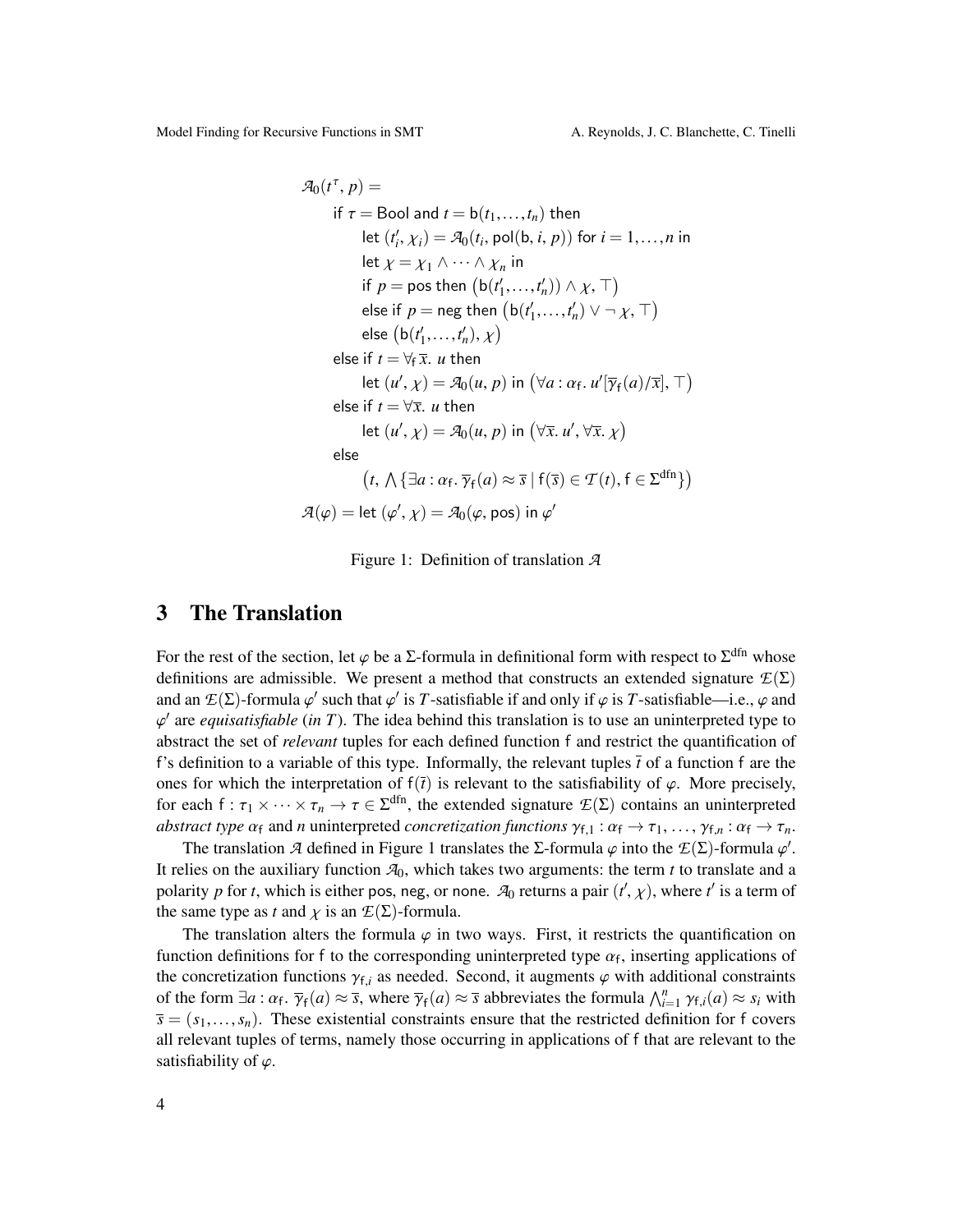If *t* is an application of a predicate symbol b, including the operators  $\neg$ ,  $\wedge$ ,  $\vee$ ,  $\approx$ , and ite,  $A_0$  calls itself recursively on the arguments  $t_i$  and polarity pol(b, *i*, *p*), with pol defined as

$$
pol(b, i, p) = \begin{cases} p & \text{if either } b \in \{\land, \lor\} \text{ or } b = \text{ite and } i \in \{2, 3\} \\ -p & \text{if } b = \neg \\ \text{none} & \text{otherwise} \end{cases}
$$

where  $-p$  is neg if *p* is pos, pos if *p* is neg, and none if *p* is none. The term *t* is then reconstructed as  $b(t'_1,...,t'_n)$  where each  $t'_i$  is the result of the recursive call with argument  $t_i$ .<br>If the polarity *n* associated with *t* is pos. As conjunctively adds to  $b(t'-t')$  the constraint *y* If the polarity *p* associated with *t* is pos,  $\mathcal{A}_0$  conjunctively adds to  $b(t'_1, ..., t'_n)$  the constraint  $\chi$ <br>derived from the subterms. Dually, if *n* is neg, it adds a disjunction with the negated constraint. derived from the subterms. Dually, if  $p$  is neg, it adds a disjunction with the negated constraint, to achieve the same overall effect. It *p* is none, the constraint  $\chi$  is returned to the caller. If *t* is a function definition,  $\mathcal{A}_0$  constructs a quantified formula over a single variable *a* of type  $\alpha_f$  and replaces all occurrences of  $\bar{x}$  in the body of that formula with  $\bar{\gamma}_f(a)$ . (Since function definitions are top layel conjuncts,  $\chi$  must be  $\bar{x}$  and can be ignored.) If t is an upannetated quantified are top-level conjuncts,  $\chi$  must be  $\top$  and can be ignored.) If *t* is an unannotated quantified formula, *A*<sup>0</sup> calls itself on the body with the same polarity. Otherwise, *t* is either an application of an uninterpreted predicate symbol or a term of a type other than Bool. Then, the returned constraint is a conjunction of formulas of the form  $\exists a : \alpha_f$ .  $\overline{\gamma}_f(a) \approx \overline{s}$  for each subterm  $f(\overline{s})$  of *t* such that  $f \in \mathcal{S}^{dfn}$ . Such constraints, when asserted positively ensure that some element in the such that  $f \in \Sigma^{dfn}$ . Such constraints, when asserted positively, ensure that some element in the abstract domain  $\alpha_f$  is the preimage of the argument tuple  $\bar{s}$ .

<span id="page-4-2"></span>*Example* 1. Let *T* be linear arithmetic with the uninterpreted symbols  $\{c : \text{Int}, s : \text{Int} \to \text{Int}\}.$ Let  $\varphi$  be the *Σ*-formula

<span id="page-4-1"></span>
$$
\forall_{s} x : \text{Int.} \text{ite}(x \leq 0, \, \mathsf{s}(x) \approx 0, \, \mathsf{s}(x) \approx x + \mathsf{s}(x - 1)) \land \mathsf{s}(\mathsf{c}) > 100 \tag{1}
$$

The definition of s specifies that it returns the sum of all positive integers up to *x*. The formula  $\varphi$  is in definitional form with respect to  $\Sigma^{\text{dfn}}$  and states that the sum of all positive numbers up to some constant  $\epsilon$  is greater than 100. It is satisfiable with a model that interprets  $\epsilon$  as 14 up to some constant c is greater than 100. It is satisfiable with a model that interprets c as 14 or more. Due to the universal quantifier, current SMT techniques are unable to find a model for  $\varphi$ . The signature  $\mathcal{E}(\Sigma)$  extends  $\Sigma$  with the type  $\alpha_s$  and the uninterpreted function symbol  $\gamma_s : \alpha_s \to \text{Int.}$  The result of  $\mathcal{A}(\varphi)$ , after simplification, is the  $\mathcal{E}(\Sigma)$ -formula

<span id="page-4-0"></span>
$$
(\forall a: \alpha_{s}. \text{ite}(\gamma_{s}(a) \leq 0, s(\gamma_{s}(a)) \approx 0,s(\gamma_{s}(a)) \approx \gamma_{s}(a) + s(\gamma_{s}(a) - 1) \land \exists b: \alpha_{s}. \gamma_{s}(b) \approx \gamma_{s}(a) - 1))
$$
  
 
$$
\land s(c) > 100 \land \exists a: \alpha_{s}. \gamma_{s}(a) \approx c
$$
 (2)

The universal quantifier in formula [\(2\)](#page-4-0) ranges over an uninterpreted type  $\alpha_s$ , making it amenable<br>to the finite model finding techniques by Peynolds et al. [21, 22], implemented in CVC4, which to the finite model finding techniques by Reynolds et al. [\[21,](#page-10-3)[22\]](#page-10-4), implemented in CVC4, which search for a finite interpretation for  $\alpha_s$ . Furthermore, since all occurrences of the quantified<br>variable *a* are beneath applications of the uninterpreted function  $\alpha$ , the formula is in the essen variable *a* are beneath applications of the uninterpreted function  $\gamma_s$ , the formula is in the essentially uninterpreted fragment, for which Ge and de Moura [111] provide a complete instantiation tially uninterpreted fragment, for which Ge and de Moura [\[11\]](#page-10-2) provide a complete instantiation procedure, implemented in Z3. As expected, CVC4 and Z3 run indefinitely on formula [\(1\)](#page-4-1), whereas they produce a model for  $(2)$  within 100 milliseconds.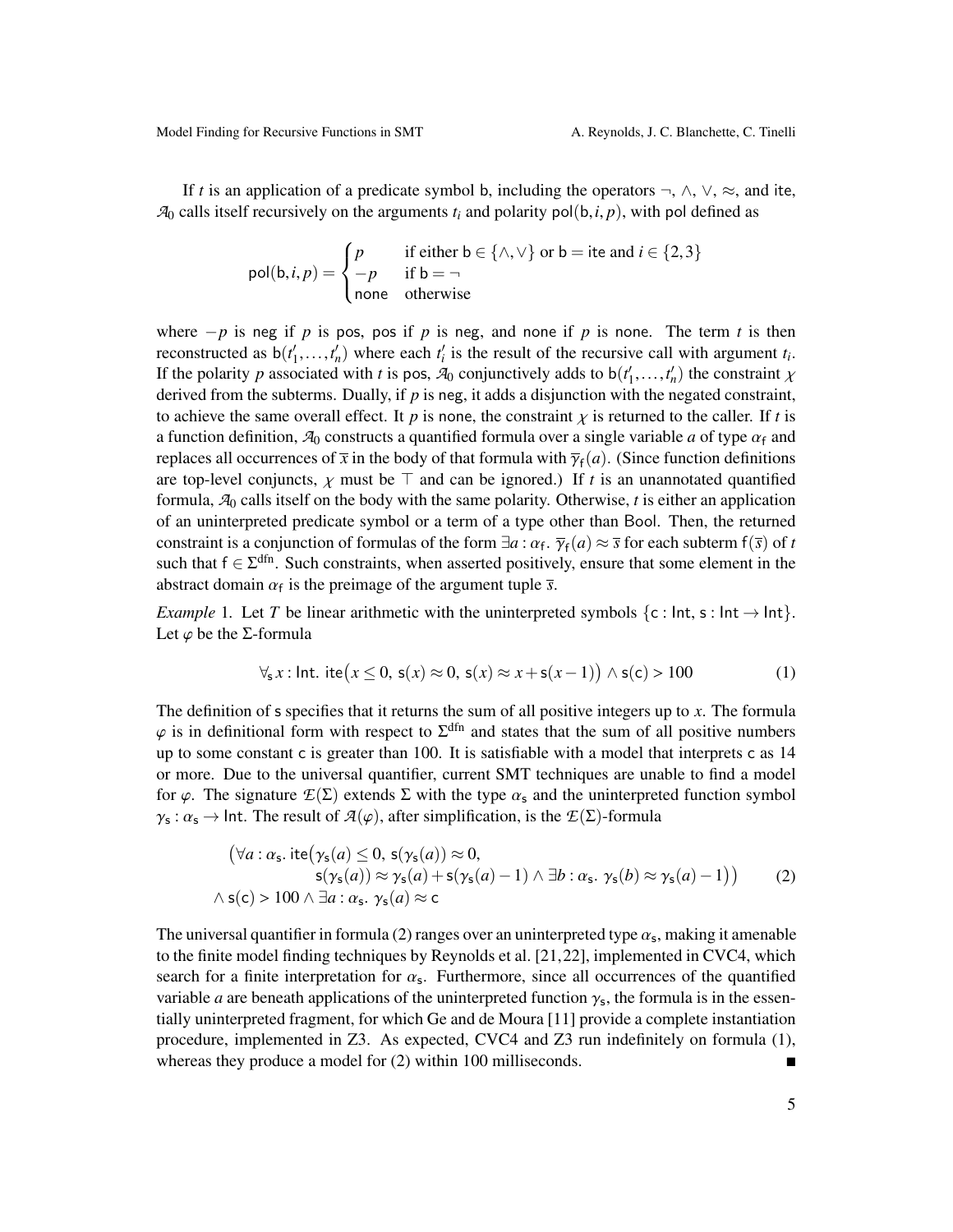Note that the translation *A* results in formulas whose models (i.e., satisfying interpretations) are generally different from those of  $\varphi$ . One model *I* for formula [\(2\)](#page-4-0) in the above example interprets  $\alpha_s$  as a finite set  $\{u_0, \ldots, u_{14}\}$ ,  $\gamma_s$  as a finite map  $u_i \mapsto i$  for  $i = 0, \ldots, 14$ , c<br>as 14, and s as the almost constant function  $dx$ ; lpt. ite( $x \approx 0$ , 0, ite( $x \approx 1, 1$ , ite( $x \approx 2, 3$ as 14, and s as the almost constant function  $\lambda x$ : Int. ite( $x \approx 0$ , 0, ite( $x \approx 1$ , 1, ite( $x \approx 2$ , 3, ite(..., ite( $x \approx 13, 91, 105$ )...)))). In other words, s is interpreted as a function mapping x to the sum of all positive integers up to *x* when  $0 \le x \le 13$ , and 105 otherwise. The  $\Sigma$ -reduct of *I* is not a model of the original formula [\(1\)](#page-4-1), since *I* interprets  $s(n)$  as 105 when  $n < 0$  or  $n > 14$ .

However, under the assumption that the function definitions in  $\Sigma^{\text{dfn}}$  are admissible,  $\mathcal{A}(\varphi)$  contain pertinent is equisatisfiable with  $\varphi$  for any input  $\varphi$ . Moreover, the models of  $\mathcal{A}(\varphi)$  contain pertinent information about the models of  $\varphi$ . For example, the model *I* for formula [\(2\)](#page-4-0) given above interprets c as 14 and  $s(n)$  as  $\sum_{i=1}^{n} i$  for  $0 \le n \le 14$ , and there exists a model of formula [\(1\)](#page-4-1) that also interprets c and  $s(n)$  in the same way (for  $0 \le n \le 14$ ). In general, for every model of  $A(\varphi)$ , there exists a model of  $\varphi$  that coincides with it on its interpretation of all function symbols in  $\Sigma^f - \Sigma^{dfn}$ . Furthermore, the model of  $\mathcal{A}(\varphi)$  will also give correct information for the defined functions at all points belonging to the domains of the corresponding abstract types. defined functions at all points belonging to the domains of the corresponding abstract types. This can sometimes help users debug their specifications.

<span id="page-5-0"></span>**Theorem 2.** If  $\varphi$  is a  $\Sigma$ -formula in definitional form with respect to  $\Sigma^{\text{dfn}}$  and the set of function definitions  $\Lambda$  corresponding to  $\Sigma^{\text{dfn}}$  is admissible, then  $\varphi$  and  $\mathcal{A}(\varphi)$  are equivatisfiable  $definitions \Delta$  *corresponding to*  $\Sigma^{\text{dfn}}$  *is admissible, then*  $\varphi$  *and*  $\mathcal{A}(\varphi)$  *are equisatisfiable in*  $T$ .

We give an intuition of the above theorem in the context of an example. For a set of ground  $Σ$ -literals *L*, let *X*(*L*) be the set {∃*a* : α<sub>f</sub>.  $\overline{\gamma}_f(a) ≈ \overline{s} | f(\overline{s}) ∈ T(L)$ ,  $f ∈ Σ$ <sup>dfn</sup>}.

*Example* 2*.* Let us revisit the formulas in Example [1.](#page-4-2) If the original formula [\(1\)](#page-4-1) is *T*-satisfiable, the translated formula [\(2\)](#page-4-0) is clearly also *T*-satisfiable since  $\alpha_s$  can be interpreted as the integers and  $\gamma_s$  as the identity function. Conversely, we claim that [\(2\)](#page-4-0) is *T*-satisfiable only if [\(1\)](#page-4-1) is *T*-satisfiable, noting that the set  $\{\forall_s x. \varphi_s\}$  is admissible, where  $\varphi_s$  is the formula ite $(x \le 0, \varsigma(x) \approx 0, \varsigma(x) \approx x + \varsigma(x-1)$ . Clearly any interpretation *L* satisfying formula (2) satisfies *L*<sub>ath</sub>  $s(x) \approx 0$ ,  $s(x) \approx x + s(x-1)$ ). Clearly, any interpretation *I* satisfying formula [\(2\)](#page-4-0) satisfies  $L_0 \cup$ <br> $\mathbf{Y}(L_0)$ , where  $L_0 = f(s(x) > 100$  and  $\mathbf{Y}(L_0)$  consists of the single constraint  $\exists a : \alpha \in \mathcal{X}(a) \approx \alpha$  $X(L_0)$ , where  $L_0 = \{s(c) > 100\}$  and  $X(L_0)$  consists of the single constraint  $\exists a : \alpha_s$ ,  $\gamma_s(a) \approx c$ .<br>Since *L* also satisfies both the translated function definition for *s* (the first conjunct of (2)) and Since *I* also satisfies both the translated function definition for  $s$  (the first conjunct of [\(2\)](#page-4-0)) and  $X(L_0)$ , it must also satisfy

$$
ite(c \leq 0, s(c) \approx 0, s(c) \approx c + s(c - 1) \land \exists b : \alpha_s, \gamma_s(b) \approx c - 1)
$$

The existential constraint in the above formula ensures that whenever *I* satisfies the set  $L_1 =$  $L_0$  ∪ {¬ c ≤ 0, s(c) ≈ c + s(c − 1)}, *I* satisfies  $X(L_1)$  as well. Hence, by repeated application of this reasoning, it follows that a model of formula [\(2\)](#page-4-0) that interprets c as *n* must also satisfy  $\psi$ :

$$
\mathsf{s}(\mathsf{c}) > 100 \land \bigwedge_{i=0}^{n-1} \bigl( \neg \left( \mathsf{c} - i \le 0 \right) \land \mathsf{s}(\mathsf{c} - i) \approx \mathsf{c} - i + \mathsf{s}(\mathsf{c} - i - 1) \bigr) \land \mathsf{c} - n \le 0 \land \mathsf{s}(\mathsf{c} - n) \approx 0
$$

This formula is closed under function expansion since it entails  $\varphi_s[(c-i)/x]$  for  $i = 0, ..., n$ ,<br>and it contains only a applications corresponding to  $s(c-i)$  for  $i = 0, ..., n$ . Since  $\int \forall x, c_0$ , is and it contains only s applications corresponding to  $s(c-i)$  for  $i = 0, ..., n$ . Since  $\{\forall_s x, \varphi_s\}$  is admissible, there exists a  $\Sigma$ -interpretation satisfying  $\psi \wedge \forall_s x$ .  $\varphi_s$ , which entails formula [\(1\)](#page-4-1).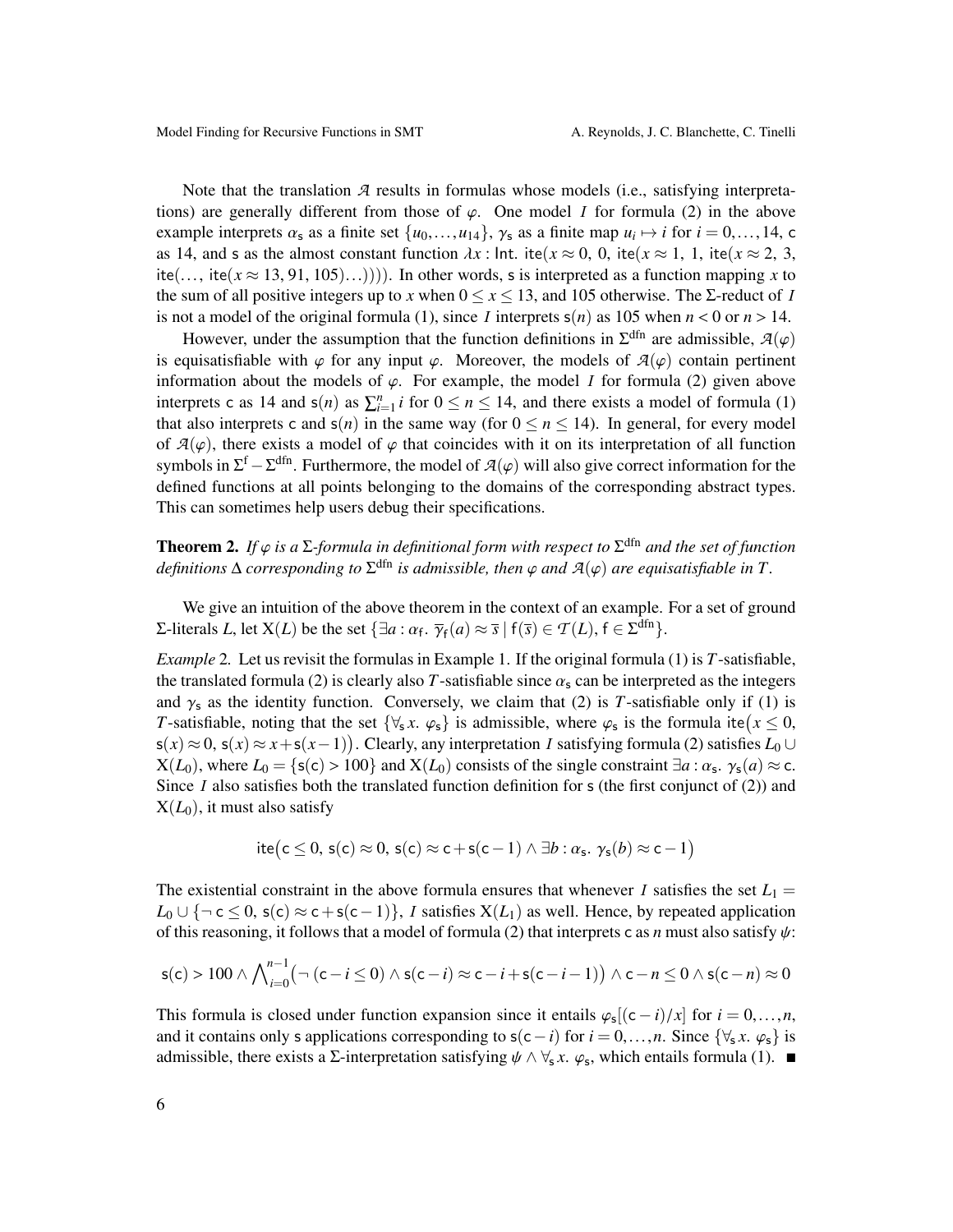# <span id="page-6-0"></span>4 Evaluation

In this section, we evaluate both the overall impact of the translation introduced in Section [3](#page-3-0) and the performance of individual SMT techniques. We gathered 245 benchmarks from two sources, which we will refer to as Isa and Leon. The first source consists of the 79 benchmarks from the IsaPlanner suite [\[12\]](#page-10-6) that do not contain higher-order functions. These benchmarks have been used recently as challenge problems for a variety of inductive theorem provers. They heavily involve recursive functions and are limited to a theory of algebraic datatypes with a signature that contains uninterpreted function symbols over these datatypes. The second source consists of [1](#page-6-1)66 benchmarks from the Leon repository,<sup>1</sup> which were constructed from verification conditions about simple Scala programs. These benchmarks also heavily involve recursively defined functions over algebraic datatypes, but cover a wide variety of additional theories, including bit vectors, arrays, and both linear and nonlinear arithmetic. All benchmarks are in definitional form with respect to a set of well-founded functions. Nearly all of them are unsatisfiable, except for a handful in the Leon set.

For each of these 245 benchmarks, we considered up to three randomly selected mutated forms of its conjecture  $\psi$ . In particular, we considered unique conjectures that are obtained as a result of swapping a subterm of  $\psi$  at one position with another of the same type at another position. Note that benchmarks created in this way have a high likelihood of having small, easy-to-find countermodels. In total, we considered 213 mutated forms of conjectures from Isa and 427 mutated forms of conjectures from Leon. We will call these sets Isa-Mut and Leon-Mut, respectively. Thus, our benchmark set consist of 885 benchmarks (640 mutants plus the original 245). We considered these 885 benchmarks both before and after the translation *A*. For example, Isa contains 79 original benchmarks  $\varphi$  and 79 translated benchmarks  $\mathcal{A}(\varphi)$ .

For solvers, we considered the SMT solver Z3 [\[9\]](#page-10-8), which runs heuristic methods for quantifier instantiation [\[8\]](#page-10-0) as well as methods for finding models for quantified formulas [\[11\]](#page-10-2). We also considered three configurations of CVC4 [\[1\]](#page-9-2) which we will refer to as CVC4d, CVC4f, and CVC4i. The default configuration CVC4d runs heuristic and conflict-based techniques for quantifier instantiation [\[20\]](#page-10-1), but does not include techniques for finding models. CVC4f runs heuristic instantiation and the finite model finding procedure due to Reynolds et al. [\[21,](#page-10-3) [22\]](#page-10-4). CVC4i incorporates techniques for automating inductive reasoning in SMT [\[19\]](#page-10-9).

The results are summarized in Figures [2](#page-7-1) and [3.](#page-7-2) The benchmarks and more detailed results are available online.[2](#page-6-2) The figures are divided into benchmarks triggering *unsat* and *sat* responses and further into benchmarks before and after the translation *A*. The raw evaluation data reveals no cases in which a solver answered *unsat* on a benchmark  $\varphi$  and *sat* on its corresponding benchmark  $A(\varphi)$ , or vice versa. This is consistent with our expectations and Theorem [2,](#page-5-0) since these benchmarks contain only well-founded function definitions.

Figure [2](#page-7-1) shows that for untranslated benchmarks (the " $\varphi$ " columns), the number of *sat* responses is very low across all configurations. This confirms the shortcomings of existing SMT techniques for finding models for benchmarks containing recursively defined functions.

<span id="page-6-1"></span><sup>1</sup><https://github.com/epfl-lara/leon/>

<span id="page-6-2"></span><sup>2</sup><http://lara.epfl.ch/~reynolds/SMT2015-recfun/>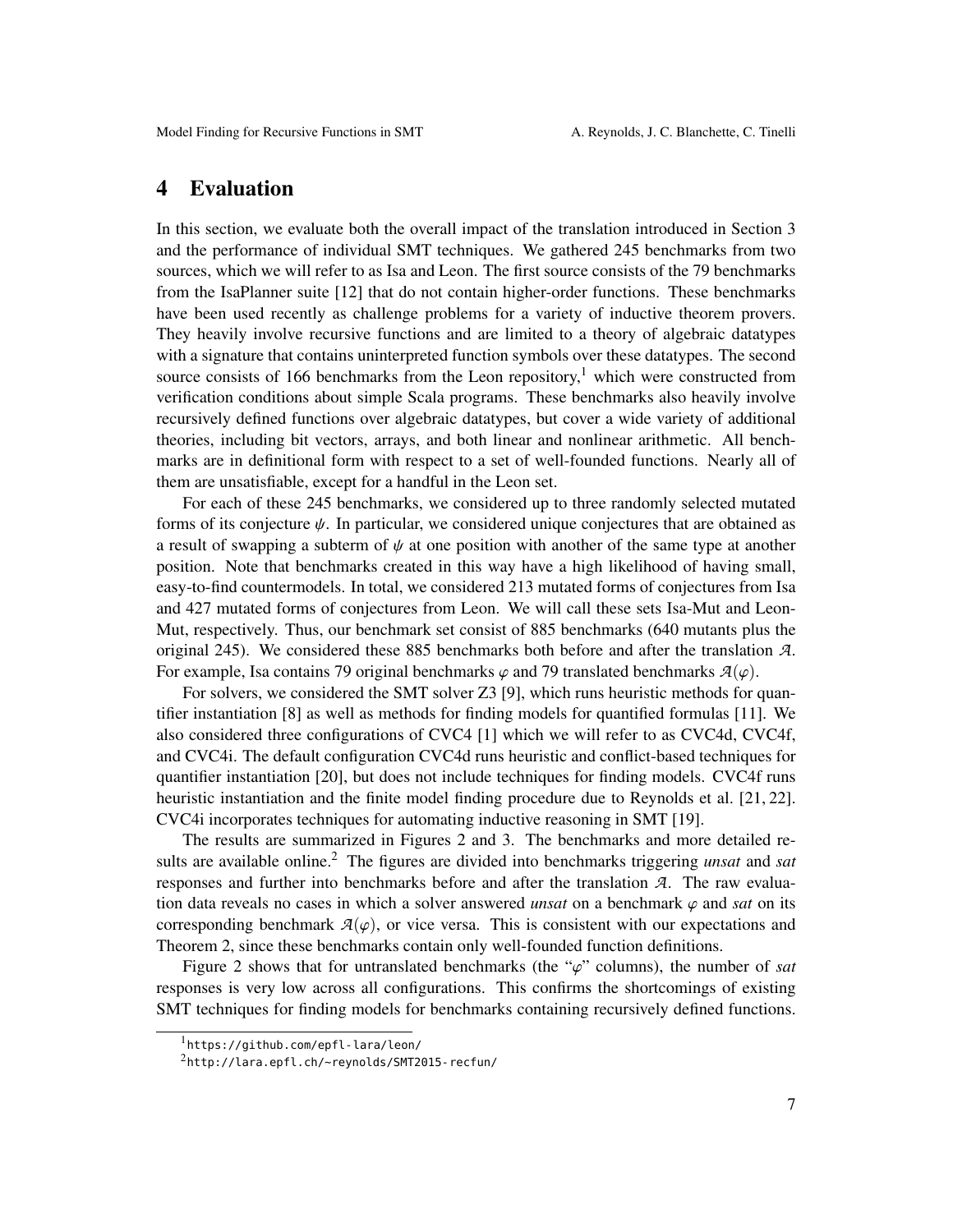|          | Z3                                      | CVC <sub>4</sub> d                  | CVC <sub>4f</sub>                   | CVC <sub>4i</sub>                   |  |
|----------|-----------------------------------------|-------------------------------------|-------------------------------------|-------------------------------------|--|
|          | $\varphi \mathcal{A}(\varphi)$          | $\mathcal{A}(\varphi)$<br>$\varphi$ | $\mathcal{A}(\varphi)$<br>$\varphi$ | $\mathcal{A}(\varphi)$<br>$\varphi$ |  |
| Isa      | $\mathbf{0}$                            | $\theta$<br>$\theta$                | $_{0}$<br>0                         | 0<br>O                              |  |
| Leon     | $\mathcal{D}_{\mathcal{A}}$<br>$\theta$ | $\Omega$<br>$\theta$                | 9<br>$\theta$                       | $\theta$<br>$\theta$                |  |
| Isa-Mut  | 35<br>$\Omega$                          | $\theta$<br>$\theta$                | 153<br>0                            | $\theta$<br>$\theta$                |  |
| Leon-Mut | 75<br>11                                | 6<br>6                              | 169<br>6                            | 6<br><sub>(</sub>                   |  |
| Total    | 112                                     | 6<br>6                              | 331<br>6.                           | b<br>h                              |  |

Figure 2: Number of *sat* responses on benchmarks without and with *A* translation

<span id="page-7-1"></span>

|          | Z3   |                                  |           | CVC <sub>4</sub> d     |           | CVC <sub>4f</sub>      |           | CVC4i                  |  |
|----------|------|----------------------------------|-----------|------------------------|-----------|------------------------|-----------|------------------------|--|
|          |      | $\varphi$ $\mathcal{A}(\varphi)$ | $\varphi$ | $\mathcal{A}(\varphi)$ | $\varphi$ | $\mathcal{A}(\varphi)$ | $\varphi$ | $\mathcal{A}(\varphi)$ |  |
| Isa      | 14   | 15                               | 15        | 15                     | 15        | 15                     | 61        | 14                     |  |
| Leon     | 73   | 78                               | 80        | 80                     | 80        | 76                     | 96        | 78                     |  |
| Isa-Mut  | 17   | 18                               | 18        | 18                     | 18        | 18                     | 44        | 17                     |  |
| Leon-Mut | 83   | 98                               | 103       | 98                     | 104       | 95                     | 117       | 98                     |  |
| Total    | 187. | 209                              | 216       | 211                    | 217       | 204                    | 318       | 217                    |  |

<span id="page-7-2"></span>Figure 3: Number of *unsat* responses on benchmarks without and with *A* translation

The translation *A* (the " $A(\varphi)$ " columns) has a major impact. CVC4f finds 331 of the 885 benchmarks to be satisfiable, including 9 benchmarks in the nonmutated Leon benchmark set. The performance of Z3 for countermodels also improves dramatically, as it finds 101 more benchmarks to be satisfiable, including 10 that are not solved by CVC4f. We conclude that the translation *A* enables SMT solvers to find countermodels for conjectures involving recursively defined functions whose definitions are admissible.

Over *unsat* benchmarks, CVC4i is the clear winner, finding 318 total benchmarks to be unsatisfiable. Moreover, the translation *A* helps Z3 for *unsat* responses as well: Z3 solves a total of 209 with the translation, whereas it solves only 187 without it. In contrast, CVC4d finds 211 benchmarks unsatisfiable with the translation. In general, the translation *A* does not significantly degrade performance over unsatisfiable benchmarks, and in some cases it actually aids the solver in determining unsatisfiability. The exception is CVC4i, whose inductive arguments are guided by the types of the quantified variables.

# <span id="page-7-0"></span>5 Front-End Support in CVC4

The translation *A* significantly improves the effectiveness of current SMT techniques for finding models of formulas involving recursive function definitions. We have implemented it in the development version of CVC4 (version 1.5 prerelease). Function definitions  $\forall_{f} \bar{x}$ .  $\varphi$  can be written using the define-fun-rec command from the new version (2.5) of the SMT-LIB standard [\[2\]](#page-9-0). Thus, formula [\(1\)](#page-4-1) from Example [1](#page-4-2) can be specified as

 $(detine-fun-rec s ((x Int)) Int (ite (<= x 0) 0 (+ x (s (- x 1))))))$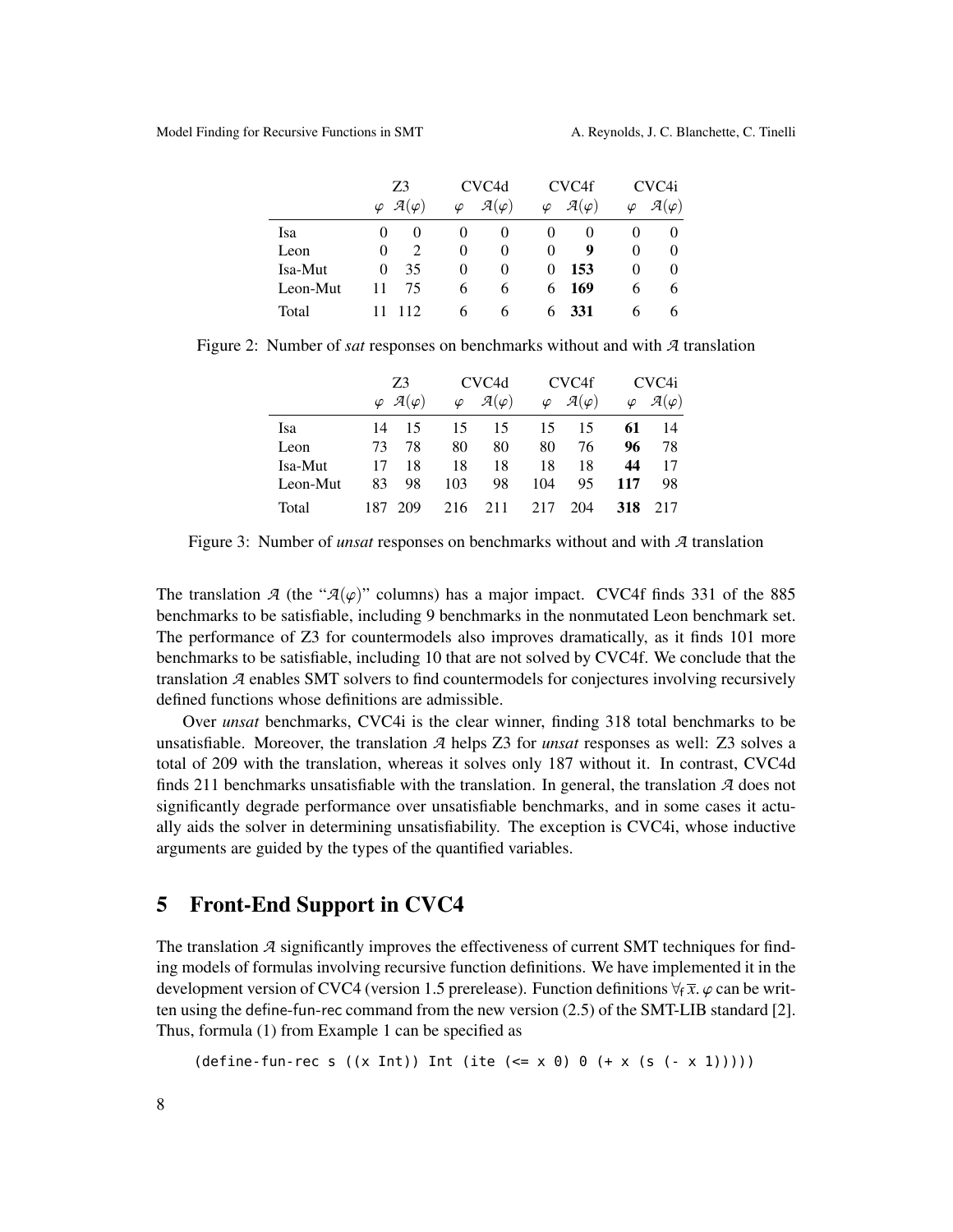```
(declare-fun c () Int)
(assert (> (s c) 100))
(check-sat)
```
When reading this input, CVC4 adds  $\forall_s x$ .  $s(x) \approx \text{ite}(x \leq 0, 0, s(x-1))$  to its list of assertions which after rewriting becomes  $\forall x$  its( $x \leq 0$ ,  $s(x) \approx 0$ ,  $s(x) \approx s(x-1)$ ). If CVCA's tions, which after rewriting becomes  $\forall s \, x$ . ite $(x \leq 0, s(x) \approx 0, s(x) \approx s(x-1))$ . If CVC4's finite model finding mode for recursive functions is enabled (using the command-line option --fmf-fun), it will replace its list of known assertions based on the translation *A* before checking for satisfiability. Accordingly, the solver will output the approximation of the interpretation it used for recursive function definitions. For the example above, it outputs a partial model of s where only the values of  $s(x)$  for  $x = 0, \ldots, 14$  are given.

The --fmf-fun option tells CVC4 to assume that functions introduced using define-funrec are admissible. We stress that admissibility must be discharged separately by the user e.g., using a syntactic criterion or a termination prover. If some function definitions are not admissible, CVC4 may answer *sat* for an unsatisfiable problem.

### 6 Related Work

We described the most closely related work, by Ge and de Moura [\[11\]](#page-10-2) and by Reynolds et al. [\[21,](#page-10-3) [22\]](#page-10-4), in the text already. The finite model finding support in the instantiation-based iProver [\[13\]](#page-10-10) is also close, given the similarities with SMT.

Some finite model finders are based on a reduction to a decidable logic, typically propositional logic. The translation is parameterized by upper or exact finite bounds on the cardinalities of the atomic types. This procedure was pioneered by McCune in the earlier versions of MACE [\[16\]](#page-10-11). Other conceptually similar finders are Paradox [\[7\]](#page-10-12) and FM-Darwin [\[3\]](#page-9-3) for first-order logic with equality; the Alloy Analyzer and its back-end Kodkod [\[24\]](#page-10-13) for first-order relational logic; and Refute [\[25\]](#page-10-14) and Nitpick [\[5\]](#page-9-4) for higher-order logic.

An alternative is to perform an exhaustive model search directly on the original problem. Given fixed cardinalities, the search space is represented as multidimensional tables. The procedure tries different values in the function and predicate tables, checking each time if the problem is satisfied. This approach was pioneered by FINDER [\[23\]](#page-10-15) and SEM [\[26\]](#page-10-16).

Kuncak and Jackson [\[15\]](#page-10-17) presented an idiom for encoding datatypes and recursive functions in Alloy, by approximating datatypes by finite subterm-closed substructures. This idiom was extended by Dunets et al. [\[10\]](#page-10-18), who presented a translation scheme for primitive recursion. Their definedness guards play a similar role to our existential constraints.

The higher-order model finder Nitpick [\[5\]](#page-9-4) for the Isabelle/HOL proof assistant relies on another variant of Kuncak and Jackson's approach inside a Kleene-style three-valued logic. The three-valued logic approach extends each approximated type with an unknown value, which is propagated by function application. This scheme works reasonably well in Nitpick, because it builds on a relational logic, but our initial experiments with CVC4 suggest that it is more efficient to avoid unknowns by adding existential constraints.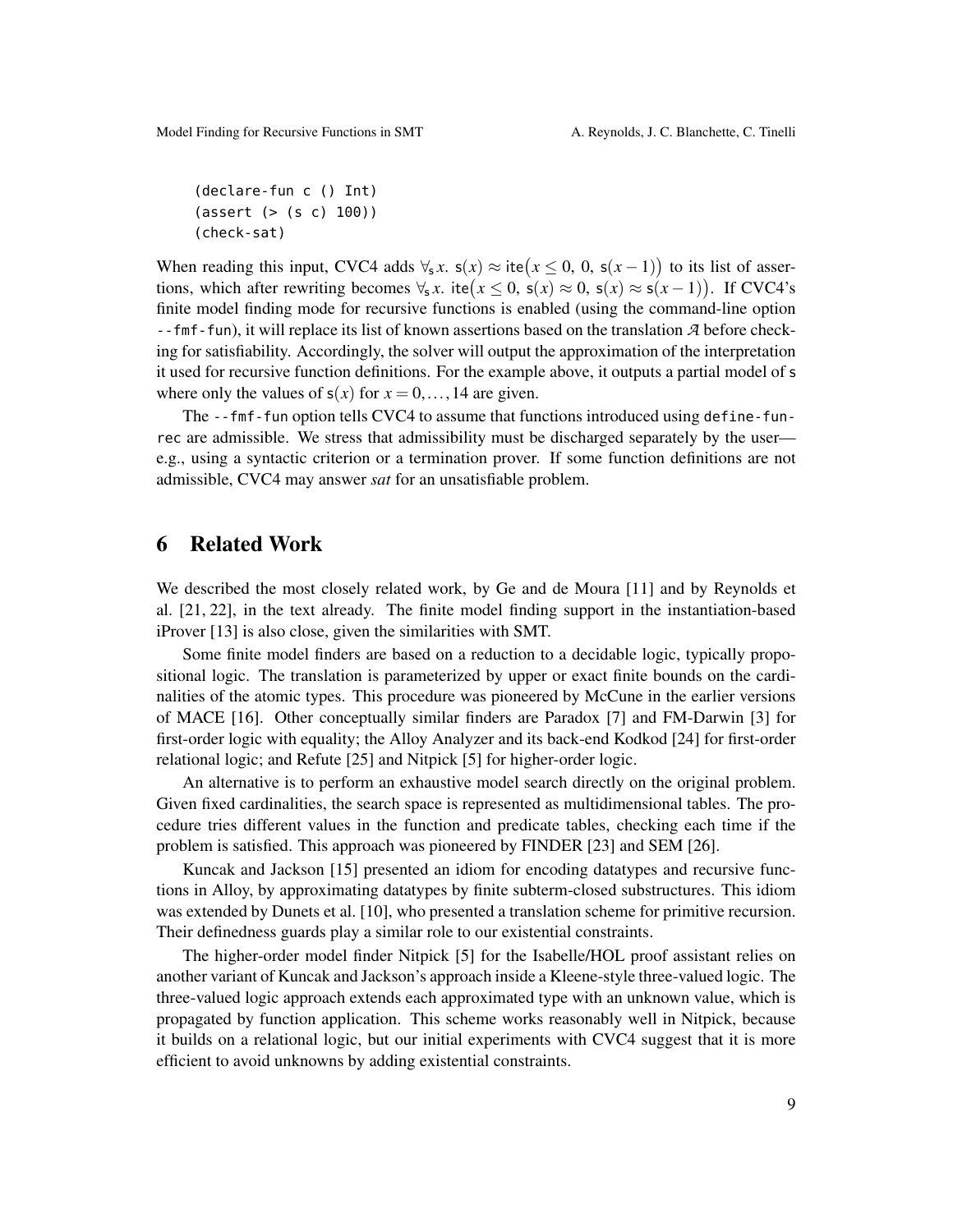The Leon system [\[4\]](#page-9-1) implements a procedure that can produce both proofs and counterexamples for properties of terminating functions written in a subset of Scala. Leon is based on an SMT solver. It avoids quantifiers altogether by unfolding recursive definitions up to a certain depth. Our translation *A* works in an analogous manner, where instead the SMT solver is invoked only once and quantifier instantiation is used in lieu of function unfolding.

Model finding is concerned with satisfying arbitrary logical constraints. Some tools are tailored for problems that correspond to total functional programs. QuickCheck [\[6\]](#page-10-19) for Haskell is an early example, based on random testing. Bounded exhaustive testing and narrowing are other successful strategies. These tools are often much faster than model finders, but they typically cannot cope with underspecification and nonexecutable functions.

#### 7 Conclusion

We presented a translation scheme that extends the scope of finite model finding techniques in SMT, allowing one to use them to find models of quantified formulas over infinite types, such as integers and algebraic datatypes. In future work, it would be interesting to evaluate the approach against other counterexample generators, notably Leon and Nitpick, and enrich the benchmark suite with problems exercising CVC4's support for coalgebraic datatypes [\[17\]](#page-10-20). We also plan to integrate CVC4 as a counterexample generator in proof assistants. Further work would also include identifying additional sufficient conditions for admissibility, thereby enlarging the applicability of the translation scheme presented here.

Acknowledgment. Viktor Kuncak and Stephan Merz have made this work possible. We would also like to thank Damien Busato-Gaston and Emmanouil Koukoutos for providing the initial set of benchmarks used in the evaluation, and the anonymous reviewers for their suggestions and comments.

# References

- <span id="page-9-2"></span>[1] C. Barrett, C. L. Conway, M. Deters, L. Hadarean, D. Jovanovic, T. King, A. Reynolds, and C. Tinelli. CVC4. In G. Gopalakrishnan and S. Qadeer, editors, *CAV 2011*, volume 6806 of *LNCS*, pages 171–177. Springer, 2011.
- <span id="page-9-0"></span>[2] C. Barrett, P. Fontaine, and C. Tinelli. The SMT-LIB Standard: Version 2.5. Technical report, The University of Iowa, 2015. Available at <http://smt-lib.org/>.
- <span id="page-9-3"></span>[3] P. Baumgartner, A. Fuchs, H. de Nivelle, and C. Tinelli. Computing finite models by reduction to function-free clause logic. *J. Applied Logic*, 7(1):58–74, 2009.
- <span id="page-9-1"></span>[4] R. Blanc, V. Kuncak, E. Kneuss, and P. Suter. An overview of the Leon verification system— Verification by translation to recursive functions. In *Scala '13*. ACM, 2013.
- <span id="page-9-4"></span>[5] J. C. Blanchette and T. Nipkow. Nitpick: A counterexample generator for higher-order logic based on a relational model finder. In M. Kaufmann and L. C. Paulson, editors, *ITP 2010*, volume 6172 of *LNCS*, pages 131–146. Springer, 2010.